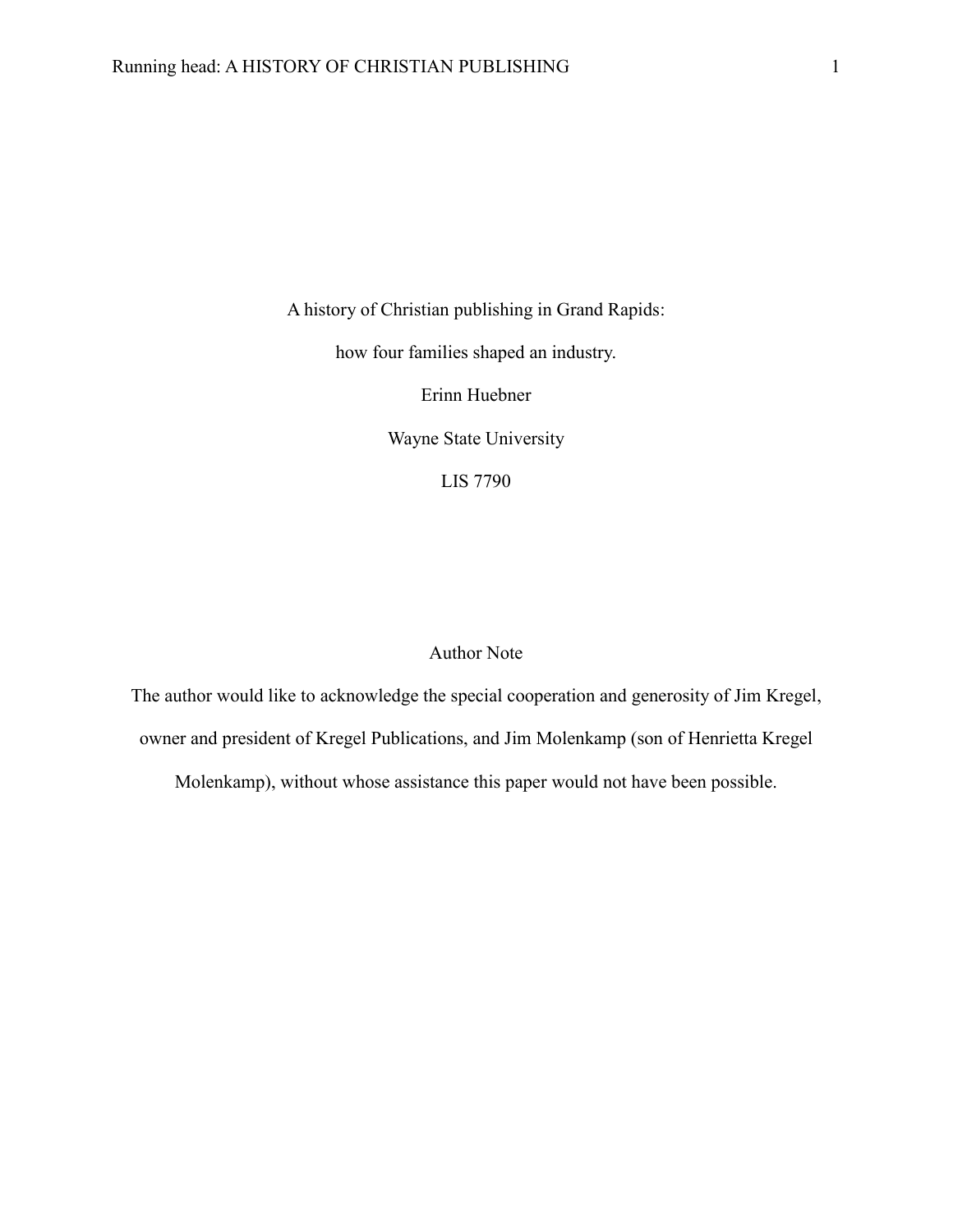### Abstract

This paper will address the histories of four major publishing companies in Grand Rapids: Zondervan, Baker, Eerdmans, and Kregel. These publishing companies, through their individual and interwoven histories have shaped and sustained the publishing industry in the Midwest, and Grand Rapids in particular. These publishing houses are significant to the history of books and publishing because, for roughly a century, these publishing houses have been producing Bibles and other evangelical materials that are educating people the world over, from the youngest Sunday school pupils to the oldest seminarian. Finally, the paper will discuss the impact these companies had collectively on the world of theological books and publishing, and will briefly touch on the state of each company today.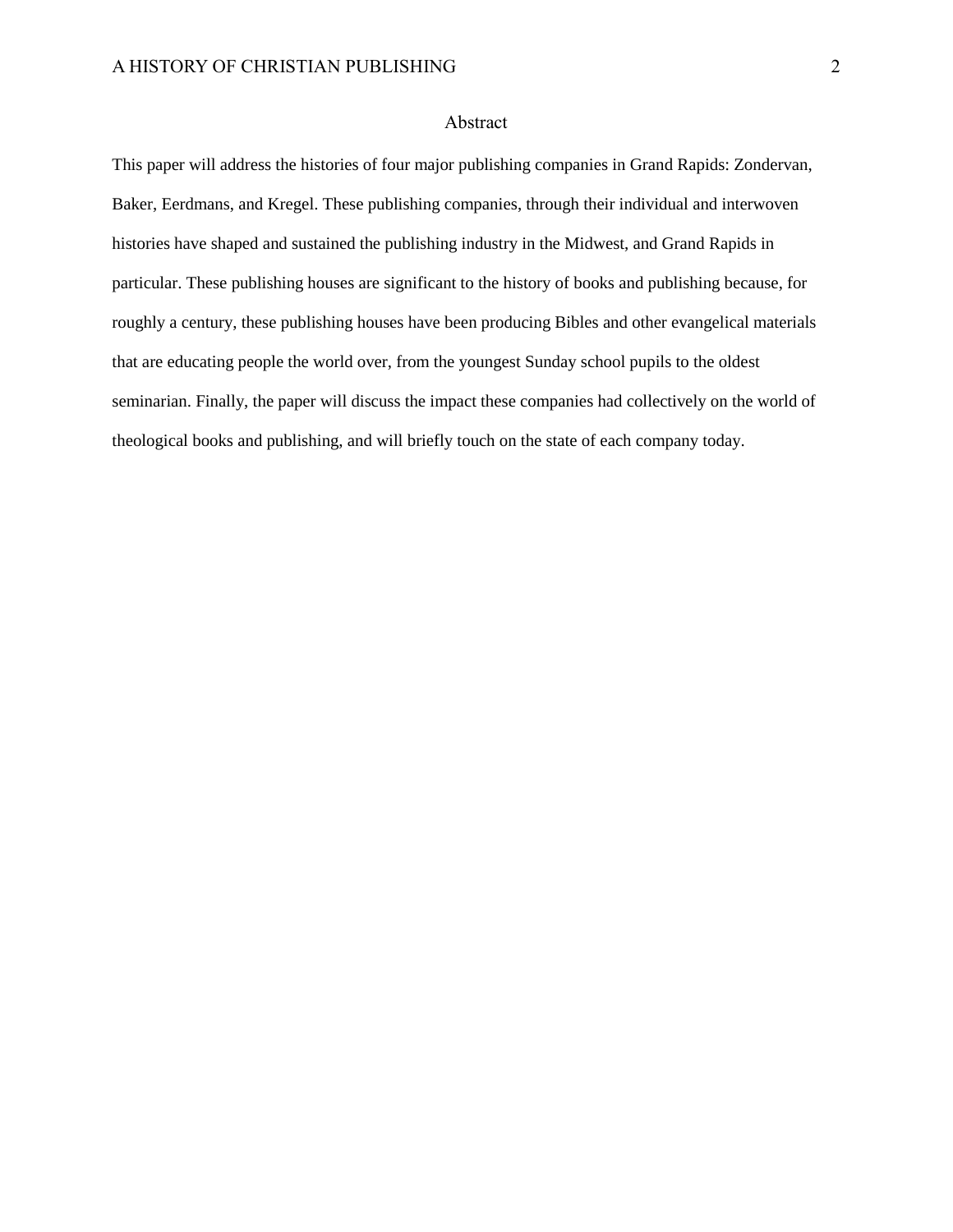A history of Christian publishing in Grand Rapids:

how four families shaped an industry.

Grand Rapids in the  $19<sup>th</sup>$  century was a rugged place, with millions of feet of logs floating down the river, and saw mills peppering the banks. Settlers from various ethnic backgrounds came from far and wide to work the lumber trade and make their fortunes on the fine pine timber that flourished along the banks of the Grand River and its tributaries (Baxter, 1891). As the city grew and became more established, many immigrants arrived and began establishing their own industries. At the turn of the 20<sup>th</sup> century, a large Dutch immigrant community had established itself in the area: a devout people with their own language—although many could also converse in English—and culture. Many of these families relied on import businesses to give them a taste of home. They imported chocolates, biscuits, oil, but most importantly, they imported books. For the Dutch Calvinists in the United States, especially Grand Rapids, religious books in their own language held an immense appeal (ten Harmsel & Van Til, 2011). It was from this necessity of reading material that the Dutch-American publishing industry was born, with four families blazing the trail. Their histories and families are interwoven, as were their businesses over time. As a combined force the Kregel, Baker, Eerdmans, and Zondervan families have built Grand Rapids into the capital of Evangelical publishing, with a global reach that has been inspiring multicultural and multilingual readers for over a century.

#### **Kregel Publications, Inc.**

Louis Kregel, founder of the Kregel Publications business, immigrated to the United States from the Netherlands in 1909. Like many of his peers at the time, he began importing goods from the continent to feed the nostalgia of his fellow countrymen. Primarily, Kregel began importing Dutch theological books for the insatiable readers in the Calvinist community of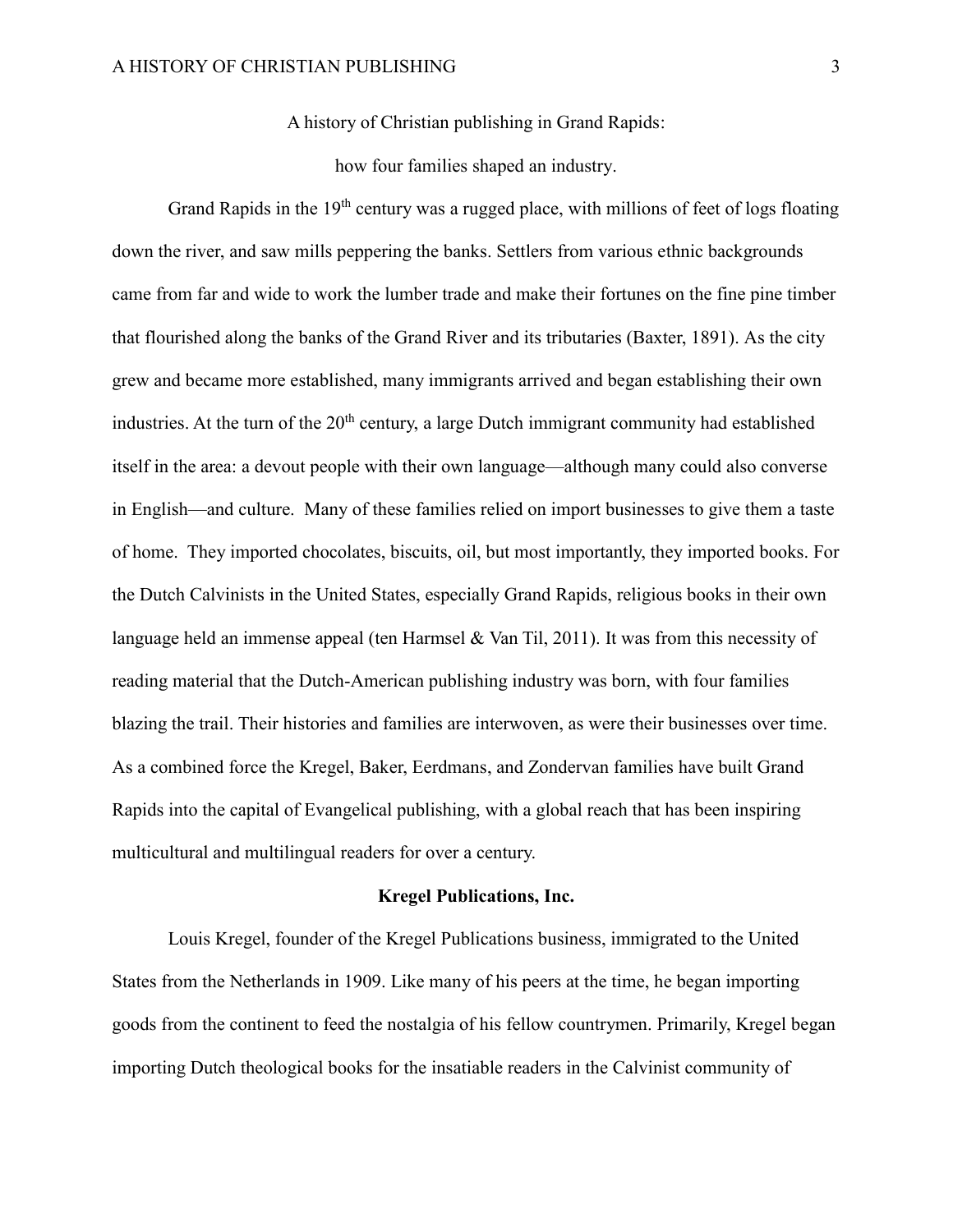#### A HISTORY OF CHRISTIAN PUBLISHING 4

Grand Rapids. In her 2008 unpublished personal memoir, Henrietta Lillian Kregel Molenkamp, Louis Kregel's daughter, describes her father's import business as a "bookkeeper, not in the way we think of a bookkeeper, but because he sold and imported books. He did some importing of items from the Netherlands, among them darning needles, cod liver oil, and small booklets in Dutch for Sunday School teachers to give out. Eventually he started purchasing books for ministerial use, new and used, and had a book business in the house" (Molenkamp, 2008).

The business was successful, and soon Kregel's home was filled with imported books so much so, that he began building shelves in every room to accommodate his inventory. Henrietta recalls that when her dad tried to build bookshelves into the bedroom, her mother put her foot down and suggested he rent a true and proper storefront and launch his business (Molenkamp, 2008). Kregel did just that, and in 1929 he relocated his inventory and business to Kregel Bookstore near the intersection of Eastern and Franklin streets in Grand Rapids (Kregel, 2016).

In October of the same year, the stock market crashed and the nation began to struggle through the Great Depression. Fortunately for the Kregels, Louis was cautious with his money, and the family and business fared pretty well during a time when a lot of the rest of the nation was barely making ends meet. Henrietta describes it like this: "Talking about the Depression, it was not evident in our home as we always had enough food and were not wanting for anything" (Molenkamp). Although Kregel was careful with his money, and provided well for his family, he was not stingy but generous, providing often, but quietly, for others in need—both strangers and friends (Molenkamp).

Around this time, Herman Baker, Kregel's nephew, started working for him. Baker was the son of Kregel's sister, Jenny, and Ricco Bakker, who emigrated in 1925, and whose name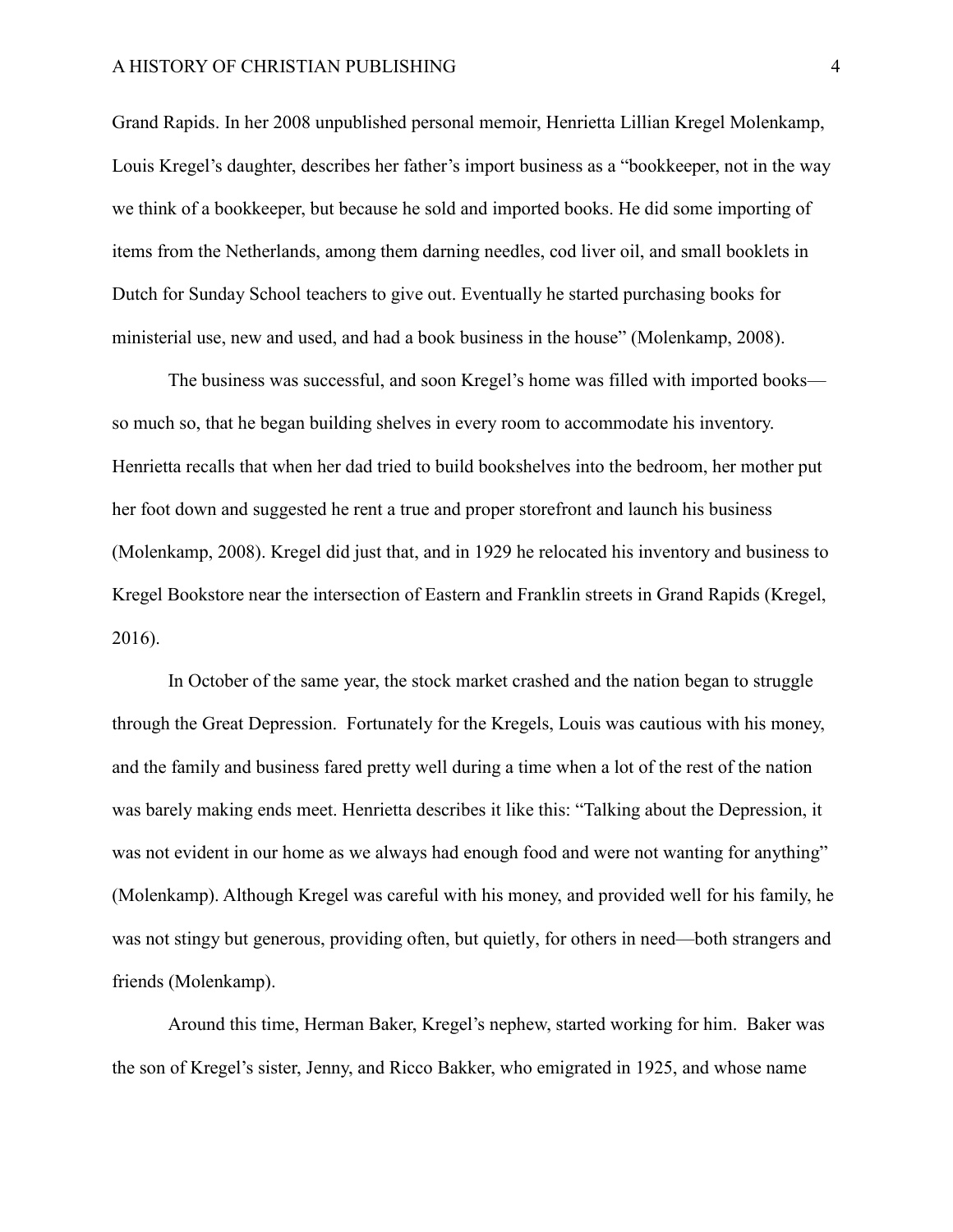was changed to Richard Baker upon gaining citizenship (Byle, 2014). Baker worked for Kregel until 1939 when he opened his own shop. On December 24, 1939, after battling cancer, Louis Kregel died at the age of 49, leaving the running of the business to his 20-year-old son, Robert, and daughter, Henrietta (Molenkamp).

Within ten years, Robert had grown Kregel Bookstore into a publishing company and found a nice niche for the company publishing reprints of classic theological works. Within another ten years, Kregel had outgrown its space. In 1959 Kregel demolished its building on Eastern Avenue SE to build a new and bigger space for the expanding business, which included providing schoolbooks for students, reprinting the classics that theologians and lay-people wanted to read, and selling used books. The following year, Robert began to serve a two-year term as president of the Christian Booksellers Association (CBA). In 1964, Kregel registered as a Michigan corporation, and by 1966 Kregel had published its first original work, alongside the Grand Rapids Historical Commission: *The Story of Grand Rapids*, written by Z.Z. Lydens (Kregel).

Over the next two decades, more family joined the publication business. Jim, Robert's son, came on as office manager, and Harold, Robert's brother, brought his Spanish-language publication ministry, Editorial Portavoz, to Grand Rapids from Spain, where he had spent several decades as a missionary (Kregel). According to Henrietta Kregel's 2008 unpublished memoir, Harold and his wife Esther were the first American missionaries to the country (Molenkamp). Not only was Kregel adding family members to the business, but also acquiring titles, rights, and stock from various other publishing companies, such as VanKampen Press (1985); Klock & Klock Christian Publishers (1987); and Keats Publishing (1988) (Kregel).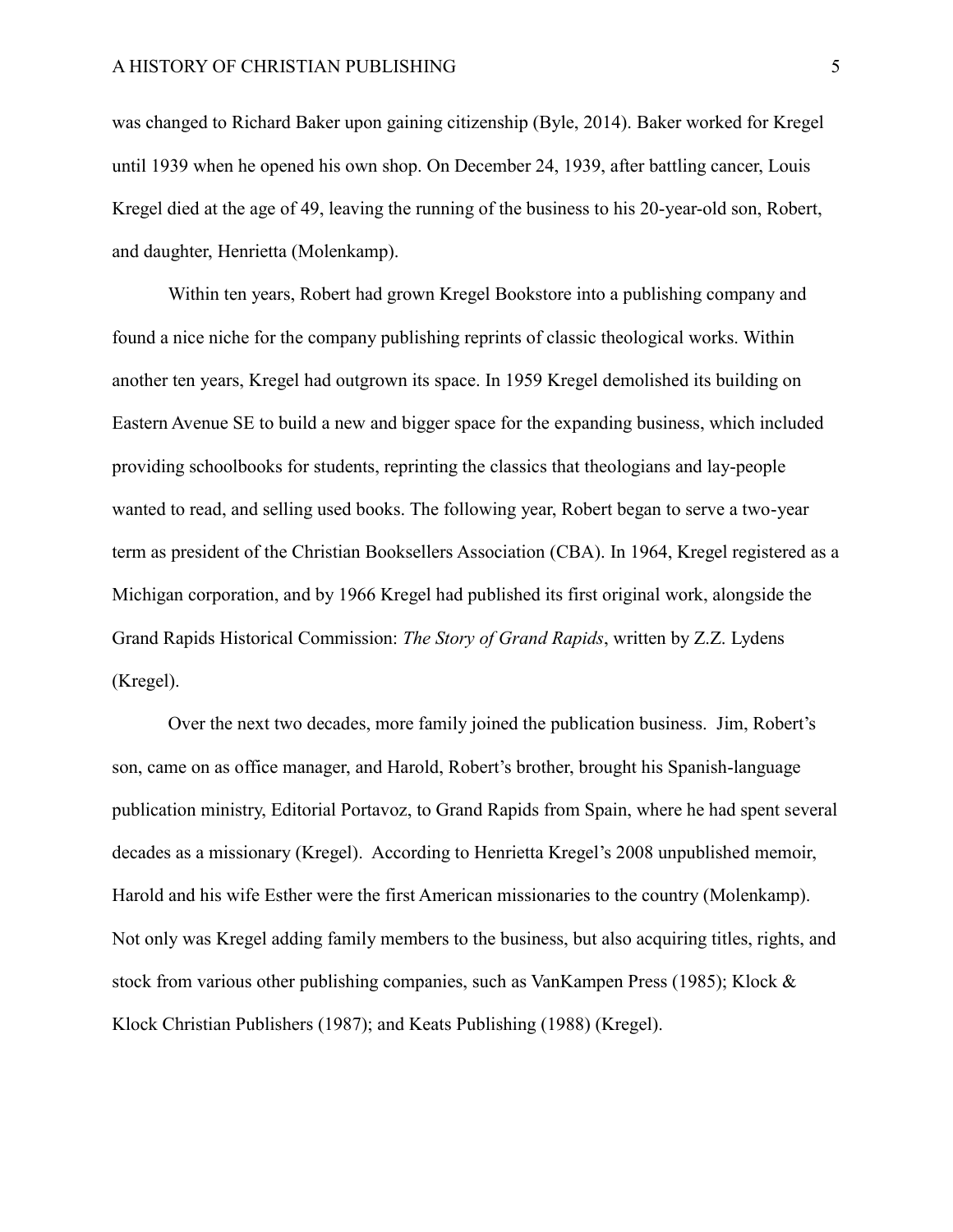From the early nineties to the present, Kregel has gained accolades and made its mark on the publishing industry, opening several storefronts, but also closing some. Although its retail operations may not have always been the most successful of its ventures, Kregel Publications, Inc. is still making its mark on the Evangelical world through excellent publication, the provision of learning materials in English and Spanish, strong family ties—the business is now owned by two of Louis Kregel's grandsons—and solid business acumen.

#### **Baker Book House**

Herman Bakker was born in the United States, but his family returned to the Netherlands when he was just 2 years old. By the time he had reached 14 years of age, his father, Ricco (Richard) Bakker and family decided again to emigrate to the United States and settled in Grand Rapids, Michigan. Within a couple of years, Ricco gained citizenship and adopted an American name, Richard Baker. Herman was promptly put to work in his uncle's business, Kregel Bookstore. Herman grew to love what he did, providing solid theological works in Dutch and English to his community.

While still working for his uncle, Herman met his wife, Angeline Sterkenberg, and they married in 1932. Soon the two became four with the births of first Joanne, and then Richard. Two more children would follow: Ruth Ellen and Peter, to complete the family. In 1939 Baker left his uncle's employ to open his own shop, and pursue what he loved doing under his own authority and name. He rented a space on Wealthy Street in Grand Rapids for the incredible rate of eighteen dollars per month. His first inventory were 500 books that he had himself gathered during his time at his uncle's store. In *The Baker Book House Story*, Ann Byle (2014) describes Herman's humble beginnings as a book seller: "His equipment consisted of two used desks and a typewriter purchased at the Salvation Army" (p.15).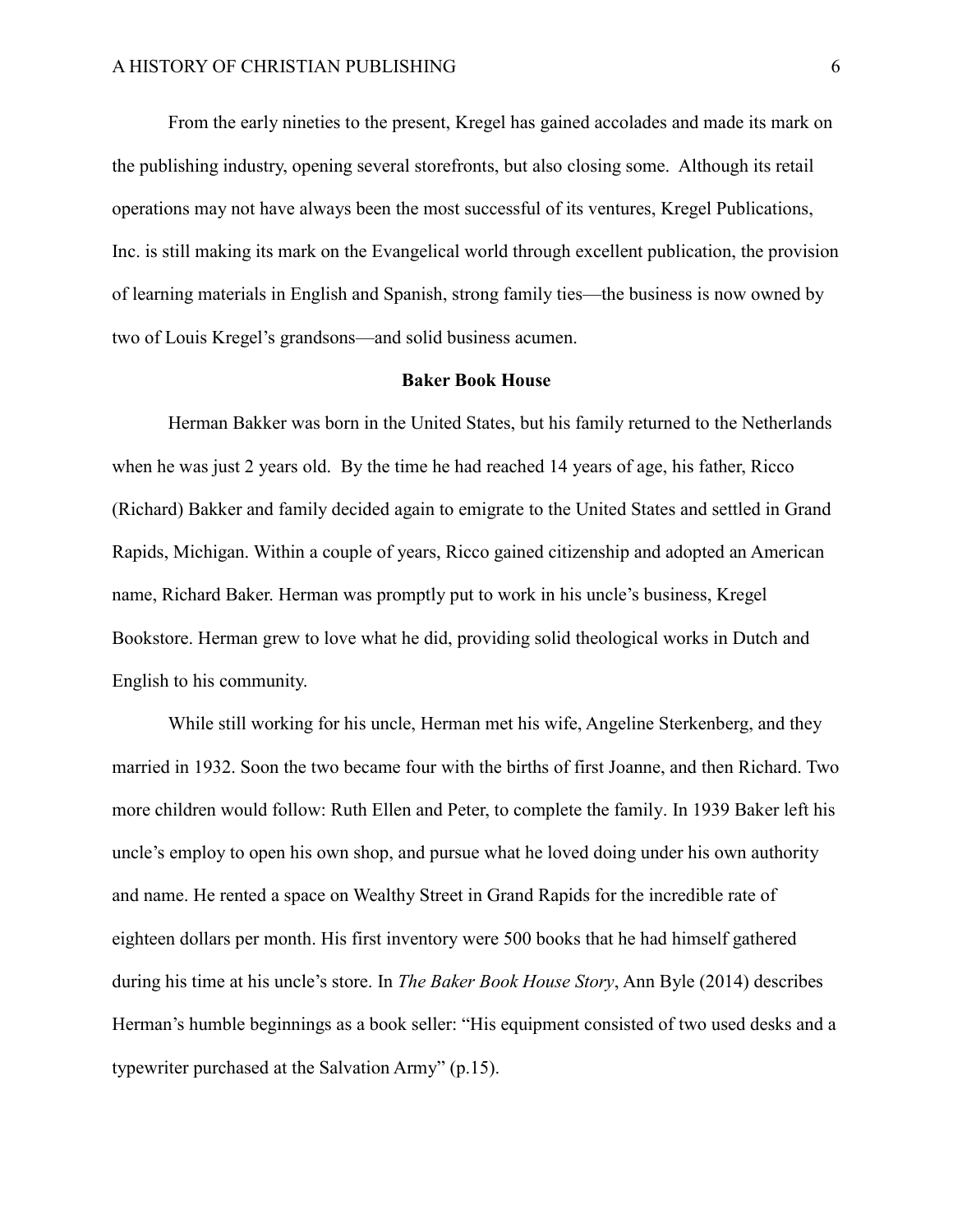Even with the competition of Kregel selling much the same product, Baker's business boomed and expanded during the war years, and he quickly had to scramble to find space: adding ground-floor rooms and the basement of his original building into shop space, and then purchasing neighboring buildings and apartments and converting them into show and sales rooms (Byle). Baker moved speedily into publication, after only one year, and 1940 published his first work by a local author, Dr. William Hendriksen of Calvin Seminary. Of this work, Byle states:

*More Than Conquerers* proved to be the sort of title Baker loved to publish: conservative, scholarly, biblical, and timeless. The book is still in print and continues to gather praise nearly seventy-five years after the original publication (Byle, 2014, p.16).

This was the kind of book that Baker would continue to publish, although later in his career he branched out to include a diverse inventory of fiction and non-fiction for adults and children, biblical and theological works, and even Bibles.

The years during World War II were difficult for Baker, but he grew the business anyway with frugality and strategy. Byle (2014) describes Baker as waiting to send catalogs out until the money became available for stamps, and Herman Baker began adding new and used fiction to his inventory at this time, to draw in business from wives, mothers and daughters of servicemen who were left at home while their men went to serve in the war. Baker also did an astonishing business from a distance: he sent hand-typed catalogs and purchasers would send back an order form with their payment. When the form and payment were received, Baker and his staff would pack up the order and ship it to the customer (Byle). By this method, and by instituting a Volume-a-Month Plan to publish large series without having to raise large capital, Baker Book House became "one of the largest distributors of new and used religious books in the United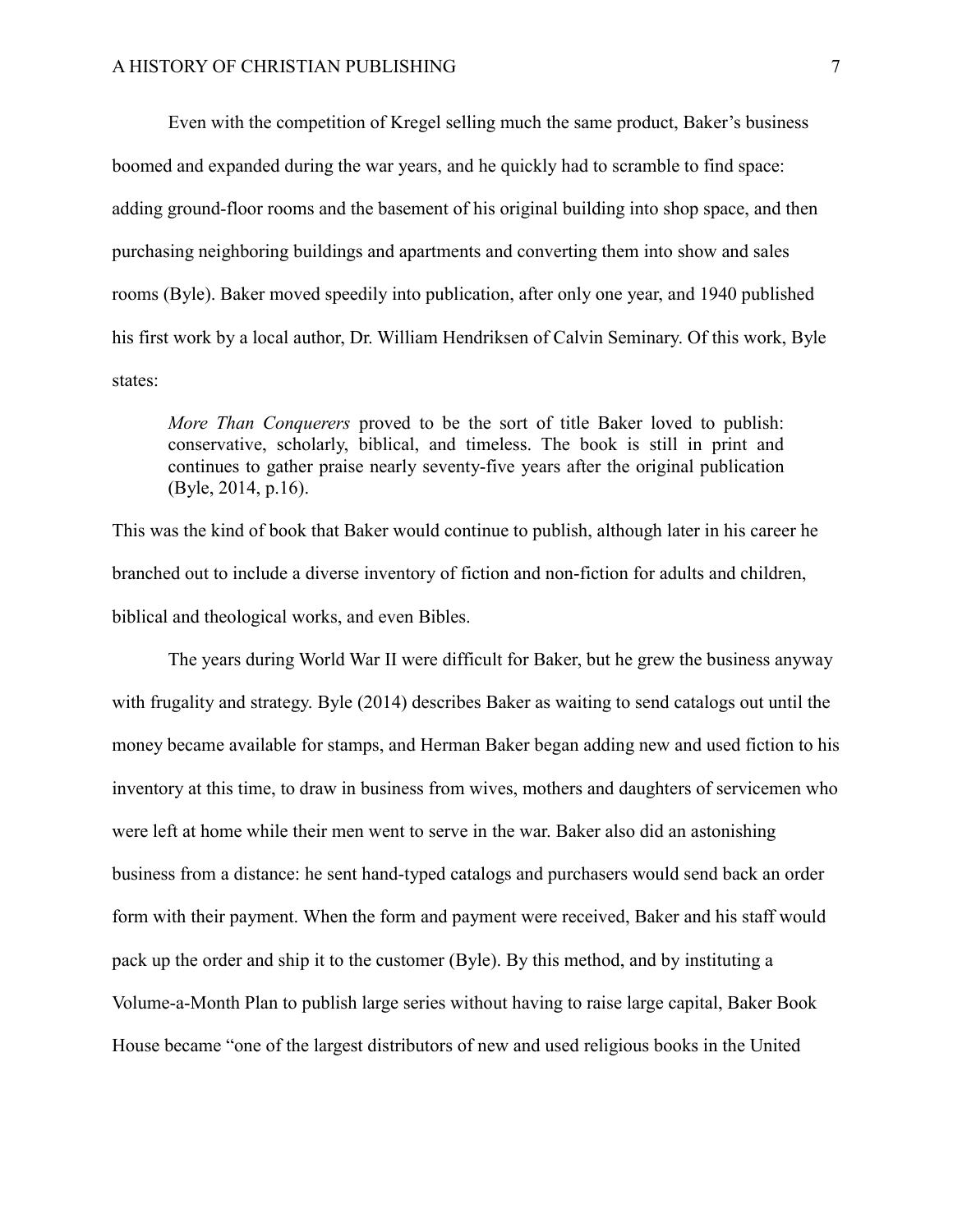States and abroad" (Byle, p.19). All of this was accomplished with very modest means and equipment. At this point in his career, Baker used only one A.B. Dick mimeograph (Byle).

After the war, when the men returned home and G.I. Bill induced many of them to attend religious colleges and seminaries (as well as public universities, of course), the Christian publishing companies rose to the challenge of providing them with their reading materials. It was a time of great growth and expansion for many companies, Baker included. The storefront on Wealthy underwent a renovation in 1953, and again in 1959, when the CBA came to Grand Rapids for their annual convention. Baker was a charter member of the association, and was determined to make the very best of impressions when other booksellers toured the facilities as part of the itinerary (Byle).

As the business grew and expanded, Baker, like Kregel, kept business mostly in the family, and by its twenty-fifth year, Baker Book House added Baker's sons to its staff. Richard attended nearby Calvin College and pursued a course in publishing through Radcliffe College. Peter also attended Calvin, and later Davenport Business Institute, now the much larger Davenport University—still in the greater Grand Rapids area, but moved to a much larger campus, and with a much broader scholarly scope. Many of Baker's employees came through Calvin College, either as staff or students (Byle). It would seem that Baker and Calvin had a symbiotic relationship, Baker supplying the books to Calvin, and Calvin supplying the labor force to Baker.

Baker fame didn't extend just to Calvin or even to West Michigan, but also globally. Baker sold materials the world over: South Africa, the Netherlands, Korea, and even Hungary. Baker also sold to celebrities: according to Byle, Baker family oral tradition holds that Eleanor Roosevelt once bought materials from Baker. Johnny Cash also confirmed to Baker employee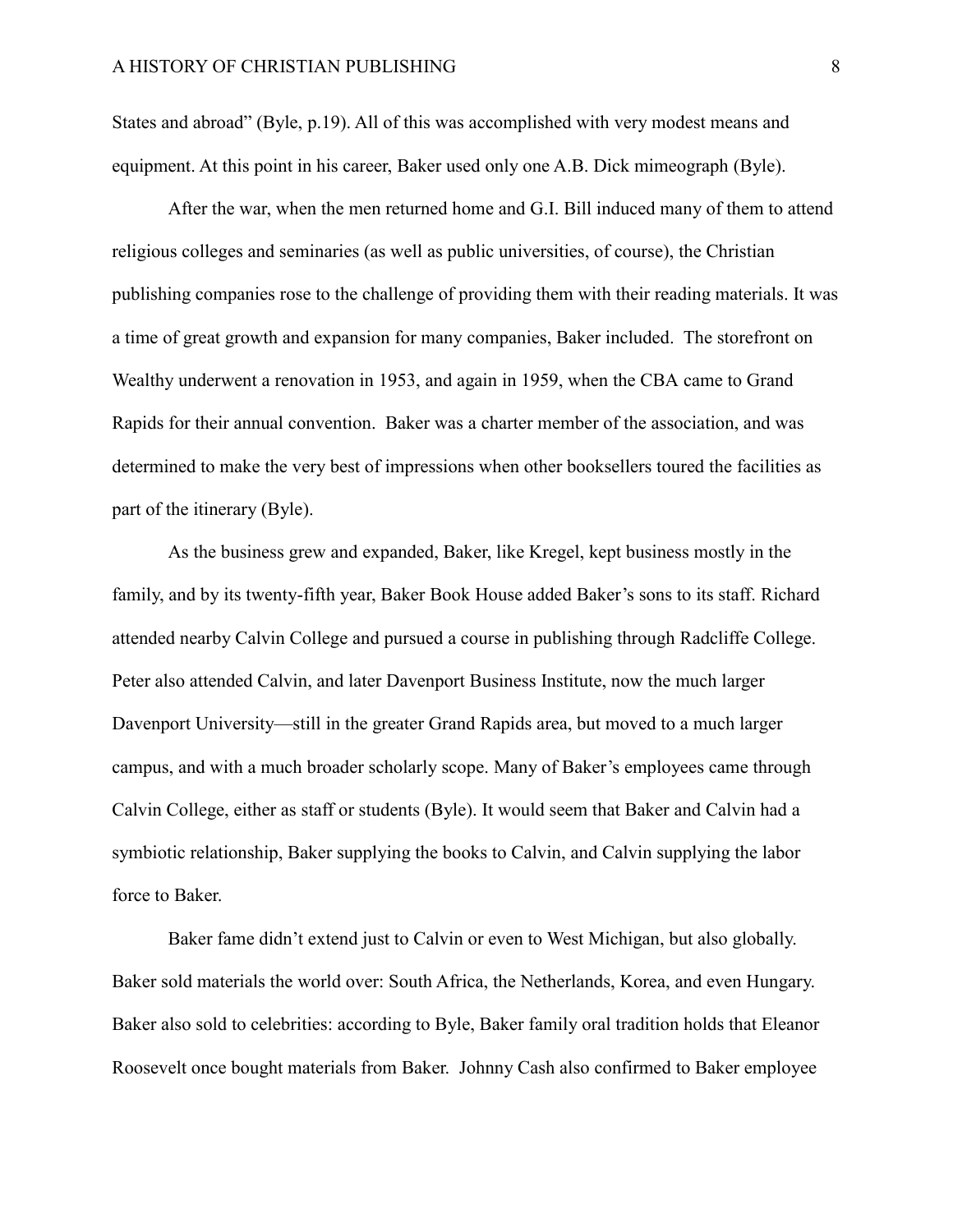Gary Popma that Cash's father-in-law Ezra Carter purchased a commentary set from Baker that Cash himself kept in his own library (Byle). But it was not the celebrity of which Baker Book House would have been most proud. Baker became a gathering space for pastors, theologians, and scholars, what the literature now calls a "third space" where ideas and theologies were discussed and pursued, born and debated. A rare few pastors obtained keys to Baker Book House and gained access in the wee hours of the night to compile books from their wish-list, which would then be sent along in the morning by Baker's staff (Baker). By these methods, Baker became a necessity to pastors and educators the world over, and built its solid reputation.

Beginning in the 1960s, Baker launched a campaign of growth. Baker constructed a 25,000 square-foot facility in nearby Ada, Michigan. This would be the new home of the publishing arm of Baker. This building, like the Wealthy Street storefront, Baker expanded thrice to accommodate its rapid growth. In 1980, the beloved Wealthy Street store had finally burst its confines, and Baker moved its primary sales location—by then there were several other stores to a larger office-and-warehouse facility on East Paris in Kentwood. Baker Book House, however, was not only expanding within its own walls, but also by acquiring other publishers. In 1968, Baker acquired the W.A. Wilde Company; in 1992, both Fleming H. Revell and Chosen Books; in 1999, Brazos Press; in 2003, Bethany House (Byle). It was with the acquisition of these companies that the diversity of Baker's published materials grew into the multifaceted inventory of today. Baker allowed all of its acquired companies to operate much in the way they once did, but under its umbrella and with Baker's guidance, they flourished.

In 1987, Baker Book House underwent two transitions, which propelled Baker into the future of Evangelical publishing: the purchase of its first Macintosh computer, which increased output and reduced per-page cost; and the retirement of Herman Baker. Richard Baker led the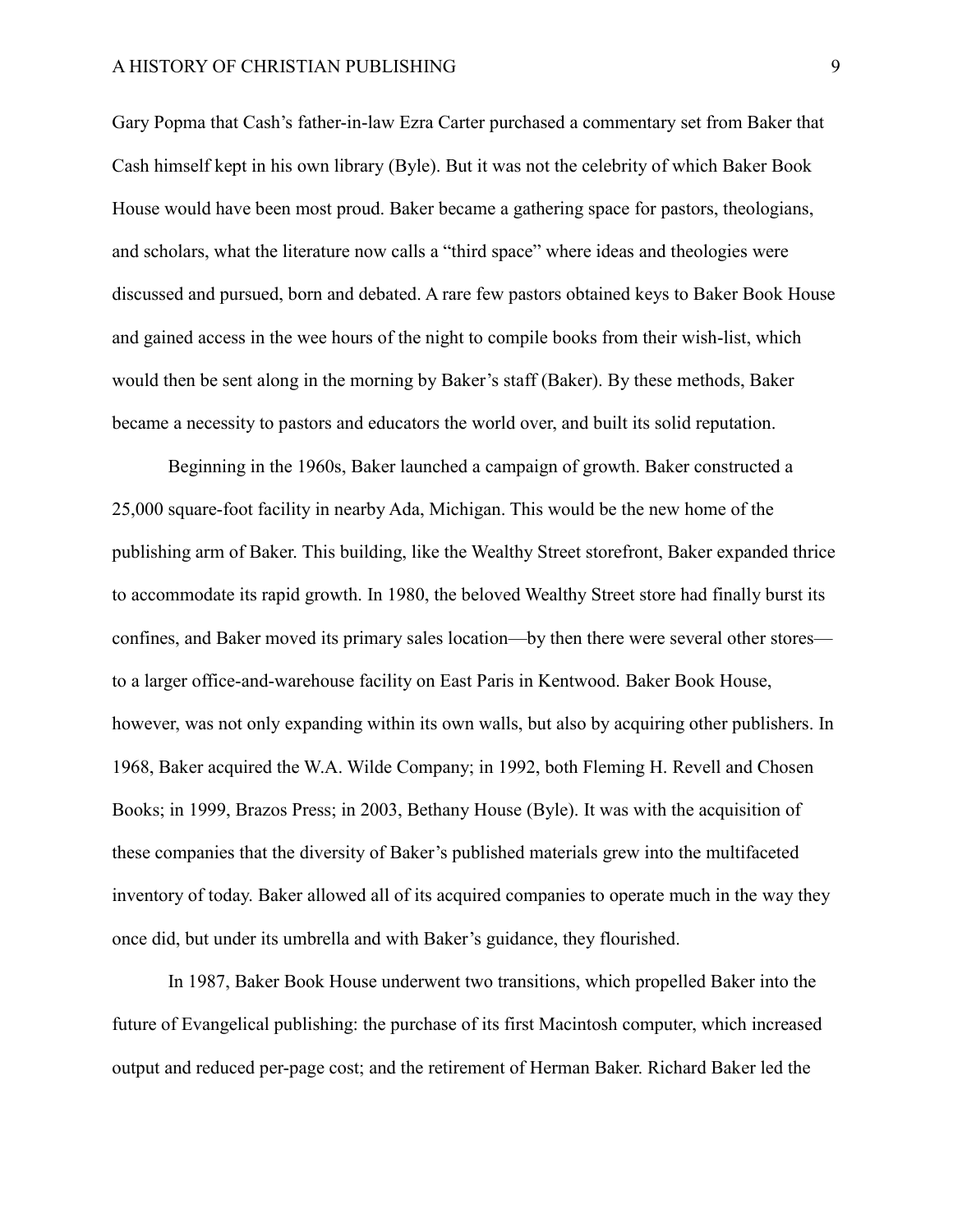company through 10 years of tremendous growth and technological advancement. Dwight Baker took the reins of the company in 1997. Under his leadership, Baker Publishing Group has prospered, even through the recession of the early 2000s. At a time when many companies had to lay off staff to stay afloat, Baker implemented scale-back in pay, and office staff even pitched in to work in the warehouse when orders could not be shipped on time, due to a hiring freeze (Byle). It has been the close family ties, innovative and imaginative spirit, and financial prudence which have carried Baker into being one of the foremost Evangelical publishers.

#### **William B. Eerdmans**

William B. Eerdmans' immigration story began in the Netherlands, with a rebellious and adventurous spirit. William was born the seventh of eleven children to a proud Frisian family who owned and operated a textile business, processing leather and wool. The rebellious and adventurous spirit was not his own, however, but that of his older brother Jo. Some of William's and Jo's siblings had already emigrated to the United States, and Jo desperately wanted to go, also. Forbidden by his father to do so, he quit school and began to work in the textile business. One day Willy and Jo were sent into the nearby port town of Rotterdam with 300 guilders to buy supplies. Normally Willy's father entrusted him with the money and supply lists, but Willy had met a girl in Rotterdam, and wanted to see her again. He gave the guilders and the list to Jo, and made plans to meet up with him later (ten Harmsel  $&$  Van Til, 2011).

Jo, however, had no intention of meeting up with his brother. He absconded with the money and promptly booked passage to the United States. In *An Eerdmans Century: 1911-2011* ten Harmsel and Van Til (2011) describe how Jo had burned through his 300 guilders on the passage over or shortly thereafter, and worked odd jobs in New York for several months until he could raise the funds to join his brother Dirk in Michigan. This is how the reunion went: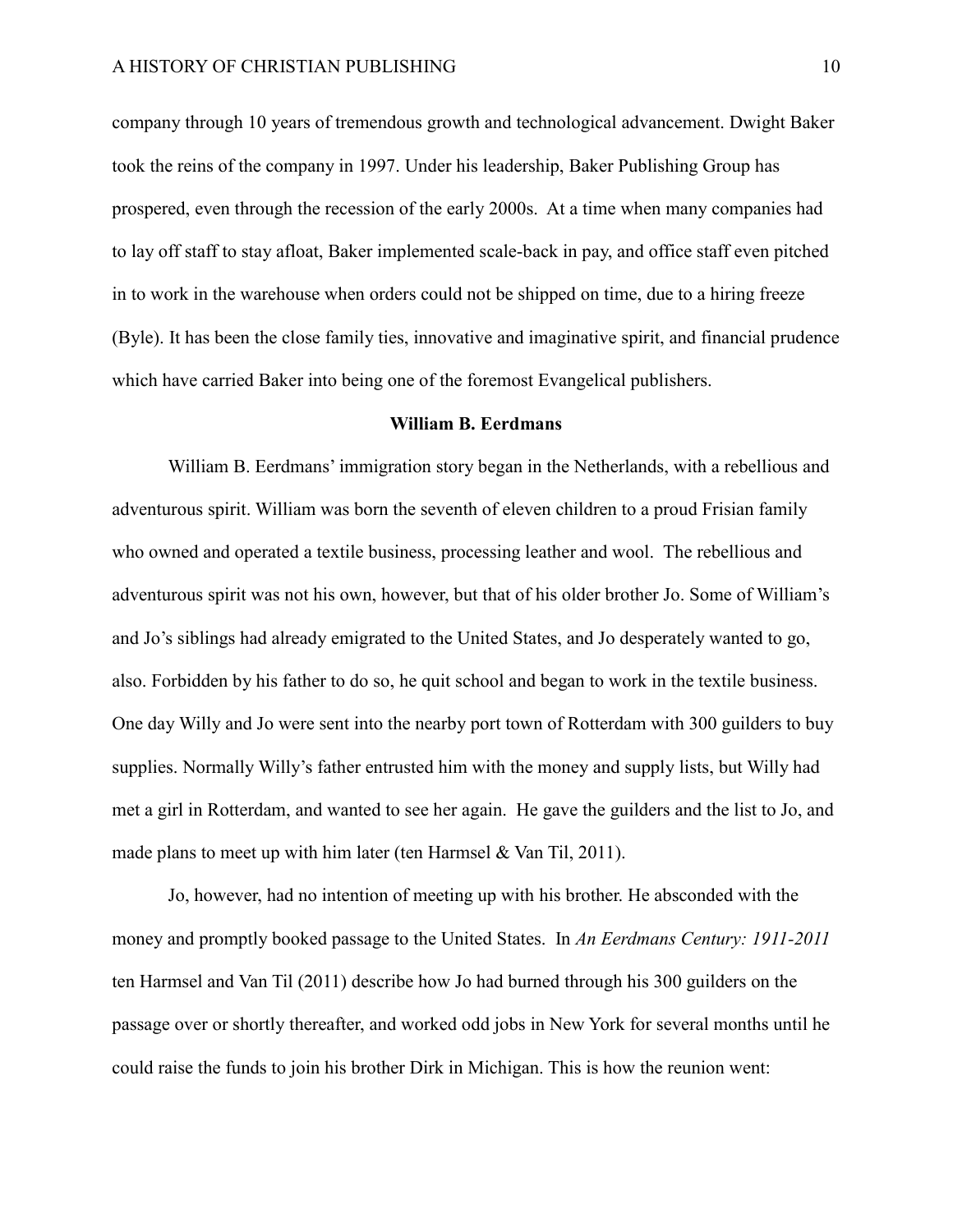Initially pleased and surprised to see his little brother, Dirk exploded when he found out what had happened. Three months had gone by, and Jo had somehow not managed to send a note to his family explaining what he had done. They sent off a cable immediately, informing the family of his whereabouts (ten Harmsel & Van Til, 2011, p.9).

In the Netherlands, the Eerdmans had enlisted the police's help to find Jo, to no avail, and had been mourning him as dead for many months. Willy went back to work with his father, burdened by an enormous guilt for abandoning his duties and brother in Rotterdam, and returning alive with no clue as to the condition or whereabouts of his brother. Jo stayed in the United States and started his own dairy business, eventually moving to Minnesota (ten Harmsel and Van Till, 2011).

Three years later, after the death of his father, Willy secured permission to journey to the United States to visit his brother and sisters, with the secret intention of staying there once he had arrived. His eldest brother Dirk returned to the Netherlands in the previous year, to take over the business there and care for their mother. Willy was an enterprising young man, having run a little side business of buying and selling while working for his father. He continued this business in Grand Rapids, when he finally settled there. He took on a partner, Herman Hamstra, who later married one of Willy's sisters. He traveled back and forth between the Netherlands and the United States often, importing products from his homeland to sell in his new home. He enrolled and graduated from Calvin College, intending to be a pastor one day. Before attending seminary, however, he returned to Europe to visit family and take a tour of neighboring Switzerland, France, and Germany. This visit served to confirm to him his calling to move to America serve God there (ten Harmsel & Van Til, 2011).

He returned to Grand Rapids to attend seminary, but found that it didn't suit him. Ten Harmsel and Van Til describe him as "never a typical student, nor, by his own admission, a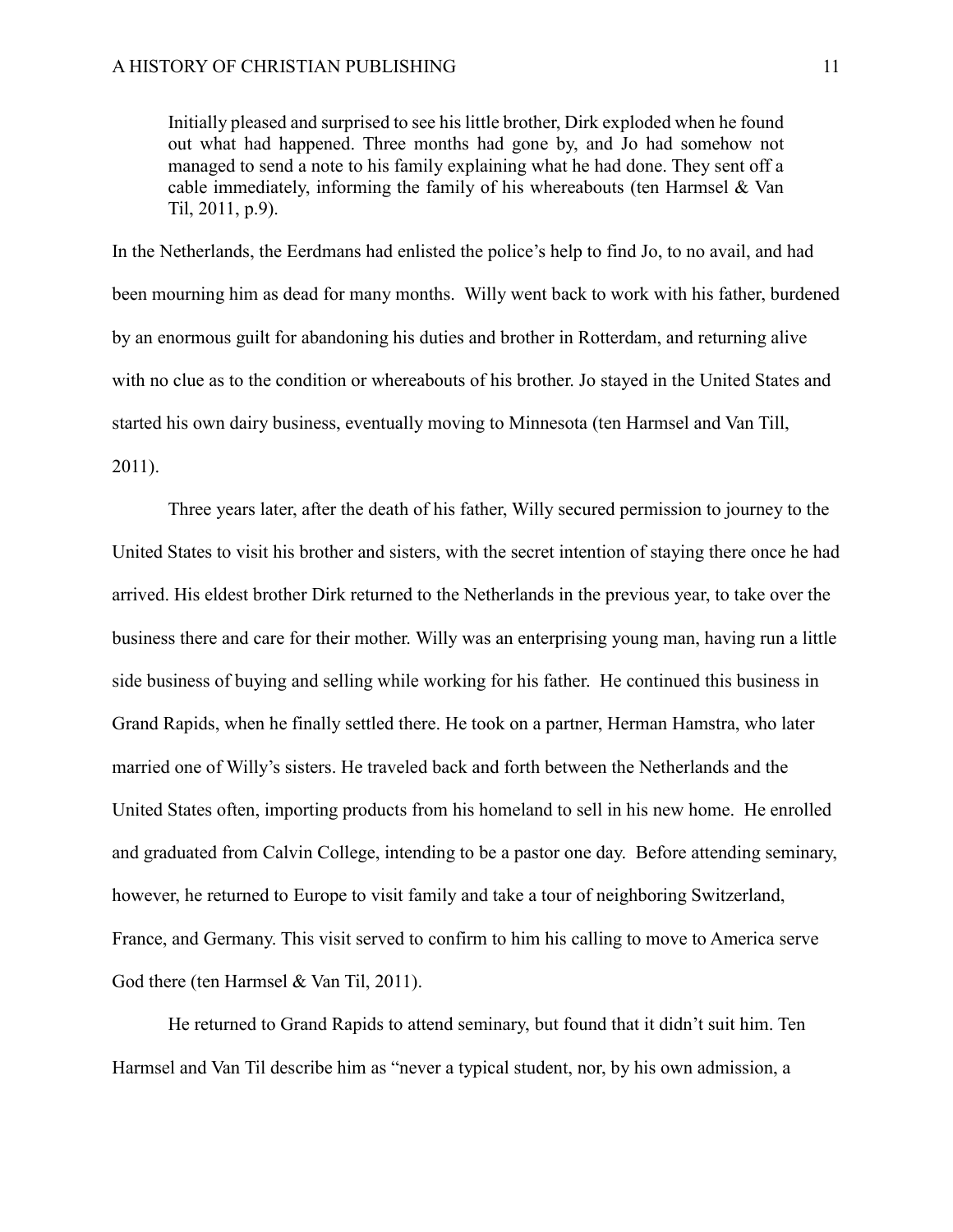particularly intellectual one. But he worked hard and kept busy" (p.14). Unfortunately, his professors agreed his own assessment. They did not see in him the pastor he wished to be, but noticed his business acumen and encouraged him in his side career as a salesman of imported Dutch delights. Unsure of his career as a pastor, but desperately wanting to serve the Lord, Eerdmans returned once again to his homeland to seek advice and do a little soul searching. Here, he consulted with Dr. Herman Bavinck, whom ten Harmsel and Van Til describe as one of his "heroes of the faith" (p.20). Bavinck told him, is no uncertain terms, that Grand Rapids did not need another pastor, it needed a publisher. William B. Eerdmans returned to Grand Rapids with a renewed sense of identity and a new focus on importing theological books from Holland and England (ten Harmsel & Van Til).

In 1911 Eerdmans formed a new partnership—Hamstra having moved to New Jersey to pursue a larger customer base after marrying William's sister—with Brant Sevensma, a bookseller who sold books primarily in Dutch. In her 2008 article *Language shift in the Christian Reformed Church press of West Michigan*, Kara Van Dam describes the Dutch language market in Grand Rapids at the time being remarkably strong, with new immigrants and many in the Church still speaking Dutch. It would not remain this way, however, as young Dutch students were receiving an education in English, and even the Dutch-English bilingual Calvin College switched to English-only within a decade of Eerdmans' founding. Thereafter, Eerdmans primary language of publishing was English, but he did find a lucrative market abroad for his materials in Dutch: exporting Dutch-language books, instead of importing them, to the Netherlands and South Africa (Van Dam, 2008). Thus, Eerdmans was another small publisher in West Michigan with the beginnings of a global influence.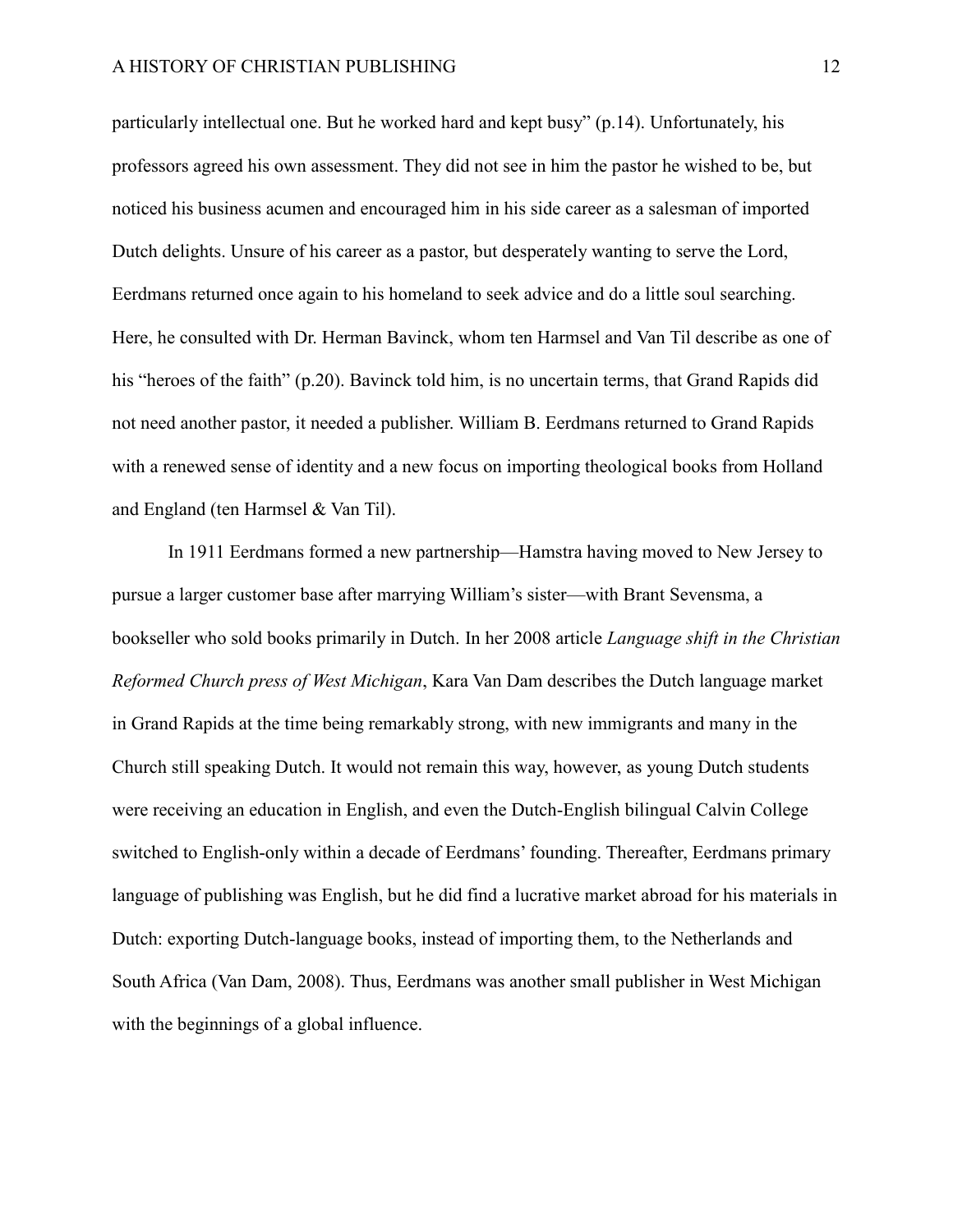Although Eerdmans was a shrewd businessman, capable of earning, saving, and building capital, he and Sevensma started by reprinting European theological classics that were in the public domain, and either free or inexpensive to publish. His desire was to eventually publish the best possible edition of John Calvin's works, but that would require more capital than he had available, especially after investing \$20,000 of his own money into the new business. Eerdmans also published educational materials, in the form of "Sunday school lessons, patterns for sermons, commentaries on the Gospels and the Prophets, devotional pamphlets for homes and families, and so forth" (ten Harmsel & Van Til, 2011, p.23). In this way, Eerdmans found his way to serve the Lord, make a good business, and support the curriculum of Calvin College, his alma mater, which he supported throughout his life.

While the publishing business was profitable on its own, Eerdmans never gave up his import business, and continued to make frequent trips to the Netherlands. On one such trip he met a young German woman who was traveling to New York to become a nanny for a year. When she returned to Germany, he pursued her, and in 1917 they were married. They remained in Europe for a while, and their first child was born there in 1919. Their second daughter was born in the United States in 1921, and William B. Eerdmans, Jr. (Bill) was born in 1923. What ten Harmsel and Van Til describe as Eerdmans' "restless spirit" (p.32) never did calm, and in 1922 he severed his partnership with Sevensma by buying him out, and in the same year he ran for public office, but his campaign was unsuccessful. During the 1920s Eerdmans grew the business, buying the copyrights, printing plates, and stock of publisher George D. Doran. Eerdmans even branched out a little from the very religious material he normally published and printed a comic novel written by a friend (ten Harmsel & Van Til).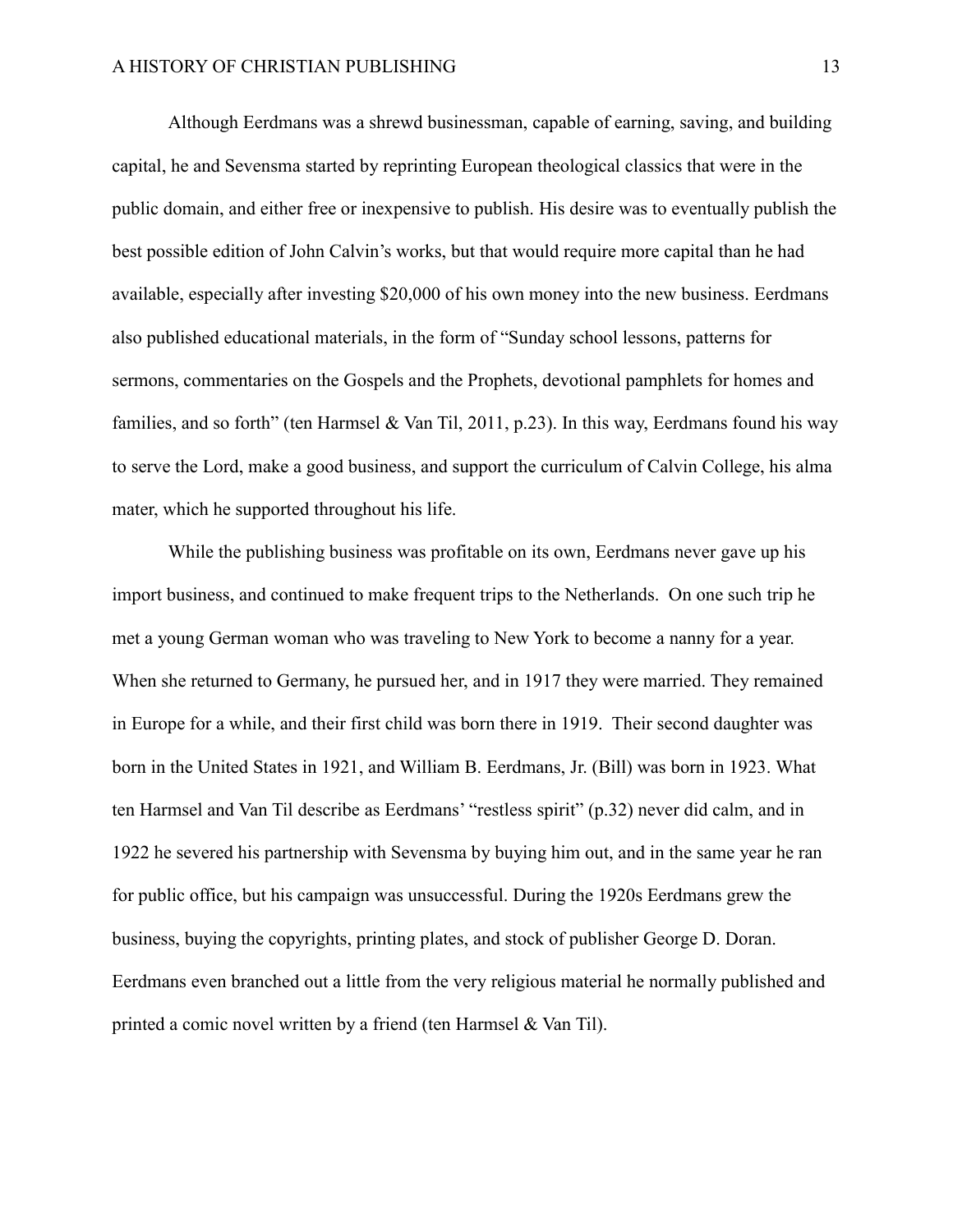When the stock market crashed in 1929, Eerdmans was determined to get his family and his business through unscathed. Similar to Baker, he instituted a policy of reduced wages, and his publishing company was able to make it through the whole of the Depression without laying off a single worker. His import business, however, did not fare as well. Concerned about the domestic economy, the U.S. Congress passed the Smoot-Hawley Tarriff Act on June 17, 1930. As a result, taxes on imports rose to their highest level thus far in American history. Eerdmans had been on a trip to New York to meet a shipment of his imports when the Act went into effect. He could no longer afford to pay the import taxes on his imported goods from the Netherlands, and he had to leave his items on the ship to be claimed by the U.S. government. He never did return to the import business, focusing all of his time and considerable skills on the publishing business. After experiencing the loss of his import business, Eerdmans was unprepared for another devastating loss: Eleanor, their second daughter, died from pneumonia at nine years old (ten Harmsel & Van Til).

It was during this time that Eerdmans began to rely on his nephews, Peter "Pat" and Bernie Zondervan, sons of his sister Nellie, and their step-father Louis Zondervan, who adopted the boys after he married Nellie. Pat Zondervan was interested in becoming a partner in the Eerdmans firm, but William was not as keen on the idea. Eerdmans, when he had returned from yet another trip to Europe, accused Zondervan the elder of stealing from the company, and fired him. The younger Bernie remained employed for a short time, and then he, too, was fired for "working at cross purposes with his uncle's business" (ten Harmsel & Van Til, 2011, p.52). Shortly thereafter, the Zondervan brothers would begin the fourth influential Dutch-American publishing house in Grand Rapids.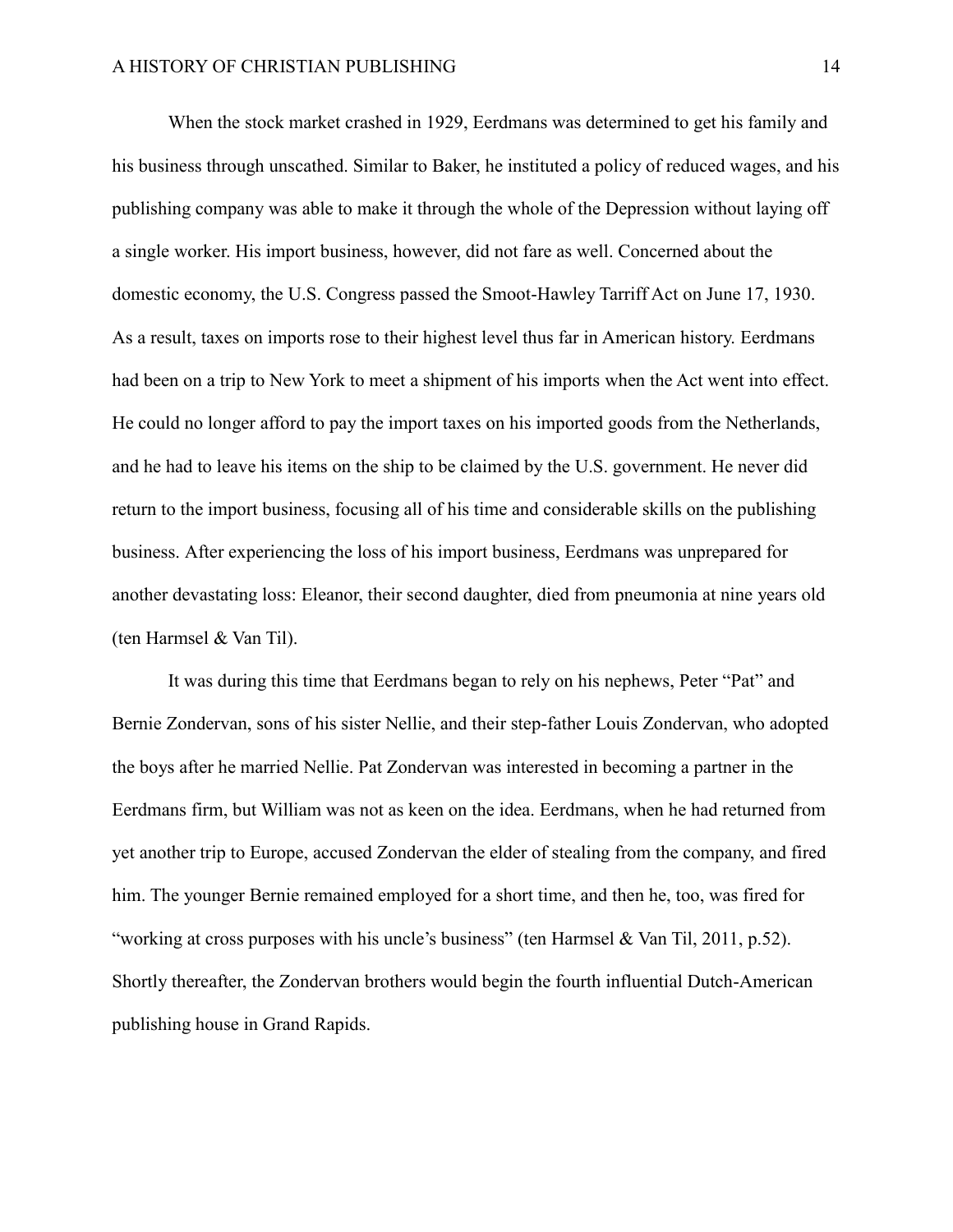Eerdmans turned to grooming his son for the future of the company. Bill, however, was not an eager pupil. Bill flunked out of this freshman year in public school, and was subsequently sent to military school in Tennessee. He fared not much better there, and found himself on hurting end of disciplinary action more than once. He finally committed the act that broke the camel's back, and Bill expelled just two weeks shy of his graduation. A nearby Seventh Day Adventist college allowed him to take his final exams there, and he left school, not with a diploma, but with a certificate. He returned to Grand Rapids with his disappointed father, but did not stay very long. Bill felt that it was his imperative duty to join the war. In 1943, against his German mother's wishes—her family in Europe had already been torn asunder by the war raging there—Bill enlisted was sent to North Africa, Italy, and Austria before the end of the war, and was involved in some of the most fierce and important battles of the war. Because of his distinguished service and correspondence with his former headmaster, ten Harmsel and Van Til state that "Bill could not have known it at the time, but by the end of war, he had also managed to graduate high school" (p.74).

During the decades after the war, Eerdmans went through an incredible expansion, adding staff and facilities, authors and genres: children's materials, theologies outside of the Christian Reformed Church traditions, reference books, commentaries, and the like. Eerdmans became the American religious publisher with the most contacts in Europe, including a spot in the Frankfurt Book Fair where, over the years, Eerdmans has cemented its relationships with like-minded European publishers. After William B. Eerdmans, Jr. took the reins of the company in 1963, he continued to expand the company in scope, in topic, and in vision, earning himself the label as a controversial publisher. Eerdmans began publishing materials on racial justice, evolution, theological satire, and moved away from a strictly evangelical base. Eerdmans now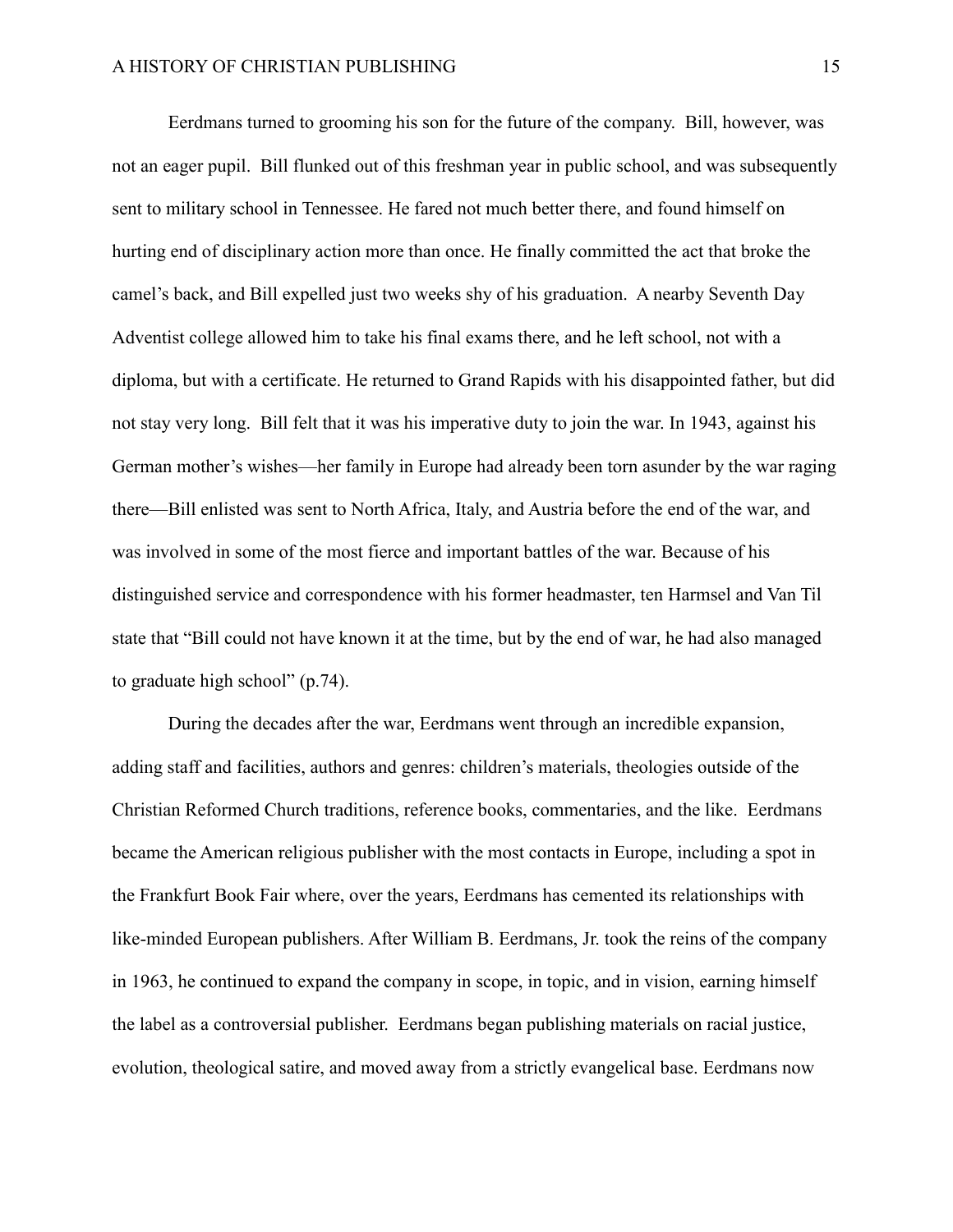publishes materials from Christian denominations, including Roman Catholic and Orthodox, as well as materials from outside of Christendom, adding Jewish and Islamic texts to its inventory as well (ten Harmsel & Van Til). Bill Eerdmans remains the president and publisher of William B. Eerdmans Publishing Company and has brought the company through turbulent years, technological advancements, yet another facility move to their present location on Oak Industrial Drive, and through it all Eerdmans continues to be a publisher of renown.

## **Zondervan Publishing House**

In his 2006 work *The House of Zondervan*, James Ruark glosses over the events that led to the rupture between the Zondervan brothers and William B. Eerdmans, but he does state that just one month after his employment ended with Eerdmans, Pat Zondervan went to New York to buy books from the publishers there, that perhaps they couldn't publish. They continued buying up used books and selling them to local students and pastors, and used their mother's home as the first storefront and warehouse of the Zondervan Publishing House. Eventually every spare corner of the farmhouse was packed with books (including the chicken coop), and just a year after their mail-order book business had begun in 1931, the brothers Zondervan were booted from their mother's home, and forced to rent a space in on Eastern Avenue.

The Zondervan brothers were not merely interested in selling books, however, and they very quickly moved into publishing. They were not wealthy, and they were not established, but they wanted to put their "own name on a book and thereby give it a more personal stamp of approval" (Ruark, 2006, p.24). From meager means, the Zondervans wanted to make a mark on the world, serve God, and publish meaningful works. With the help of friends and family members, and loans from the bank, Zondervan Publishing House was able to put its name on Abraham Kuyper's *Women of the Bible*, which was translated by Henry Zylstra from the Dutch.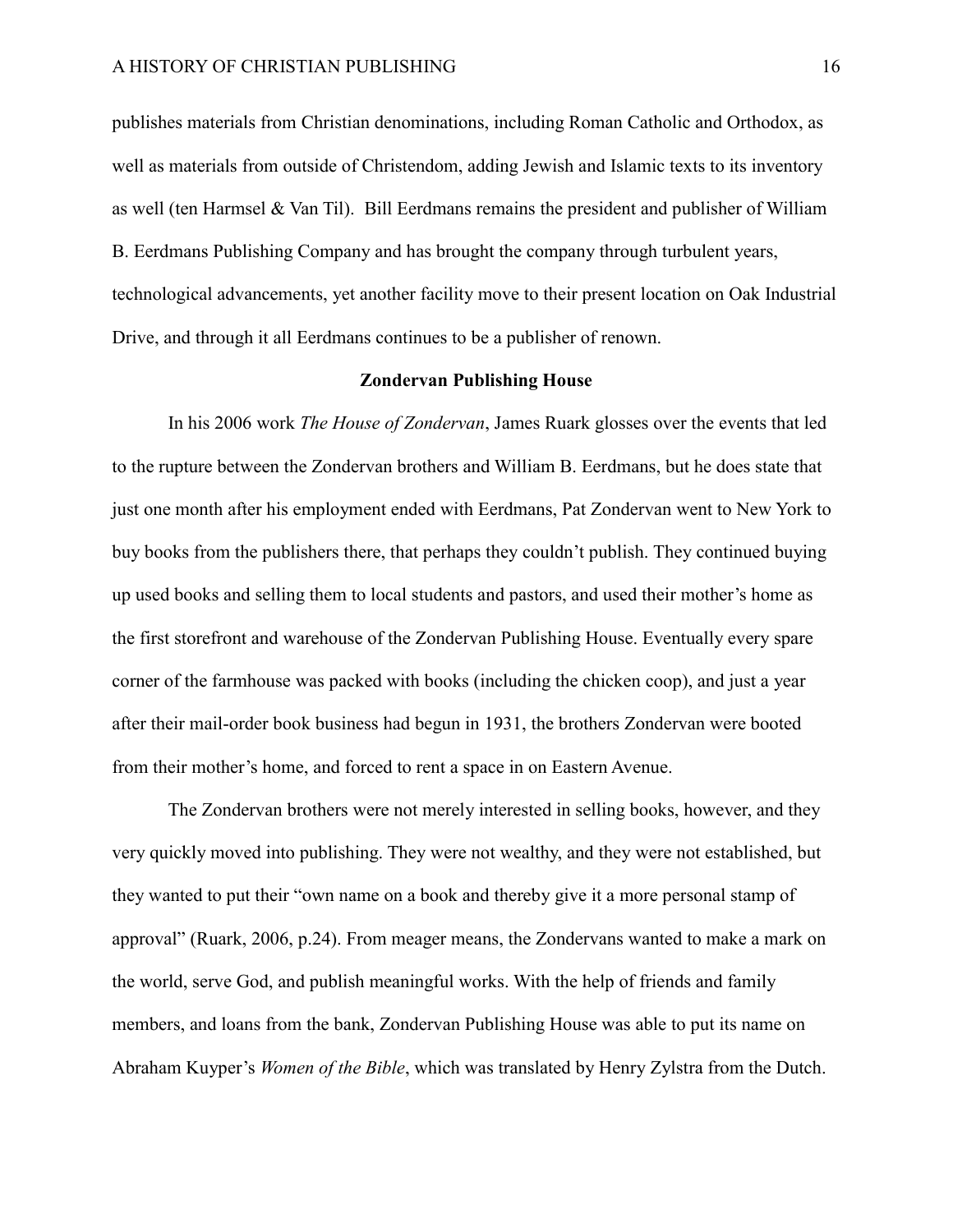By 1935, just four short years after its founding, Zondervan had outgrown its Eastern Avenue storefront, and moved their store and offices to a larger building on Franklin Street, keeping its presses in the Eastern Street location (Ruark). From this moment on, Zondervan became a competitor to the other three major publishing houses in Grand Rapids.

Within five years, Zondervan had again outgrown its facilities, and need more space not only for their printed material, but also for their rapidly growing staff. The brothers had purchased an 18,000-square foot, two-story brick building on Ottawa Avenue in Grandville, Michigan. All of the company's departments moved to this new building: offices, warehouse, shipping and printing, and retail. With this new building also came the *Zondervan Book News*, a flyer that served as advertising and a sort of newsletter for the company. Zondervan's informal vision statement was central to the first issue:

The policy of Zondervan Publishing House is to publish only those books which rank, in our opinion, as the finest and best in their particular field. Every book which we publish has our hearty endorsement and approval. We have pledged ourselves to publish only the soundest of fundamental, evangelical literature. We have the reputation of printing our books in a beautiful and attractive form (Ruark, 2006, p.43).

During the turbulent years of World War II, the Zondervan Publishing House clung to this ideal and soldiered on, even as several of their staff were called away to serve in the Armed Forces.

When the war ended and the world began to heal, healing of another sort came to both the Zondervan and the Eerdmans families. Ten Harmsel and Van Til state that the Zondervans had arranged for three impartial men to judge their case and address the accusations that their uncle had laid against them. Eerdmans had never publicly denounced them, and he refused to attend the meeting. Ten Harmsel and Van Til postulate that although Eerdmans never directly accused them, that perhaps a sense of guilt and rumors within the publishing industry were the catalysts for the Zondervans wanting to clear the air, and their reputations. "The 'proceeding' seems to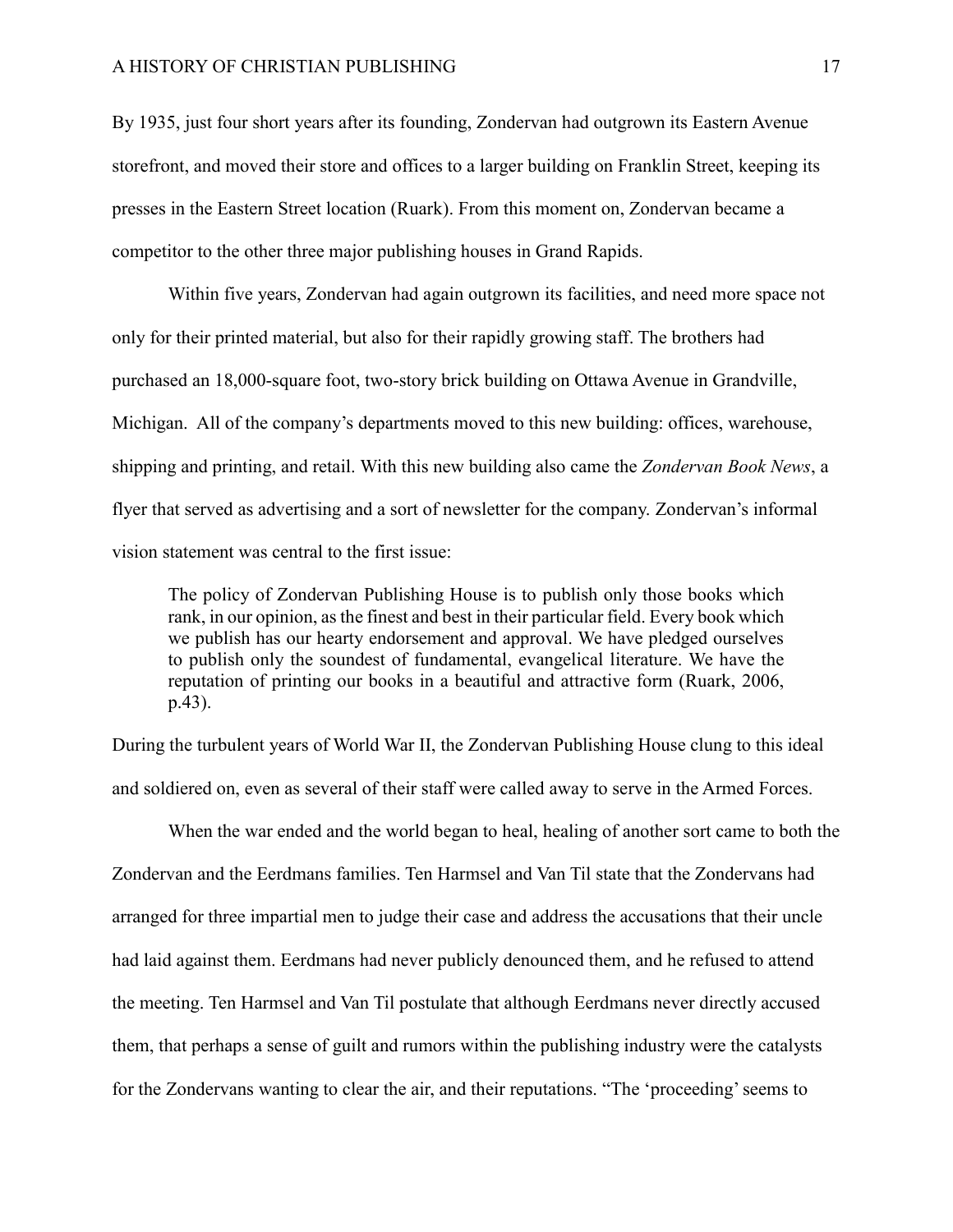have concluded with a determination to sweep these old practices under the rug in the interest of the greater good and a bright future" (ten Harmsel & Van Til, 2011, p.86). Healing did indeed eventually occur, and Eerdmans and Zondervan entered into a friendly competition. Ruark (2006) describes a time in the 1960s when Eerdmans invited Pat Zondervan to lunch and they agreed not to hold anything against one another.

Zondervan continued to grow in authors and locations in the next decades, adding several storefronts and moving its headquarters to Lake Drive in Eastown, Grand Rapids in 1954. Zondervan branched even farther in 1961, with the purchase of Singspiration, a music company, and began producing records in addition to their printed materials. In 1973, they published the New Testament in the New International Version, and in 1978 the complete New International Version, which today is one of the best-selling Bible versions on the market: "Nothing in print equals in its beauty, importance, and value [sic] the New International Version of the Bible. It was the culmination of great traditions and continues to have a lasting influence on religious publishing and the Christian church" (Ruark, p. 150). Bibles would continue to be a vital portion of Zondervan's publication line, designed and marketed to very specific customer bases: boys, girls, students, etc.

Unlike the other three publishing houses, Zondervan could not remain in the family. When Bernie passed away in 1966 from a brain tumor, it was a devastating blow to both Pat, his brother, with whom he had a close friendship, and Bernie Jr., on whom fell many of Bernie senior's executive roles. When Bernie Jr. also passed away in 1970, Zondervan Publishing House became a publicly traded company. In 1973, Pat Zondervan ceremonially broke ground a brandnew production and warehouse facility. It was the first building built by the company, and it was state of the art. It reduced costs and improved efficiency, making it possible to store many more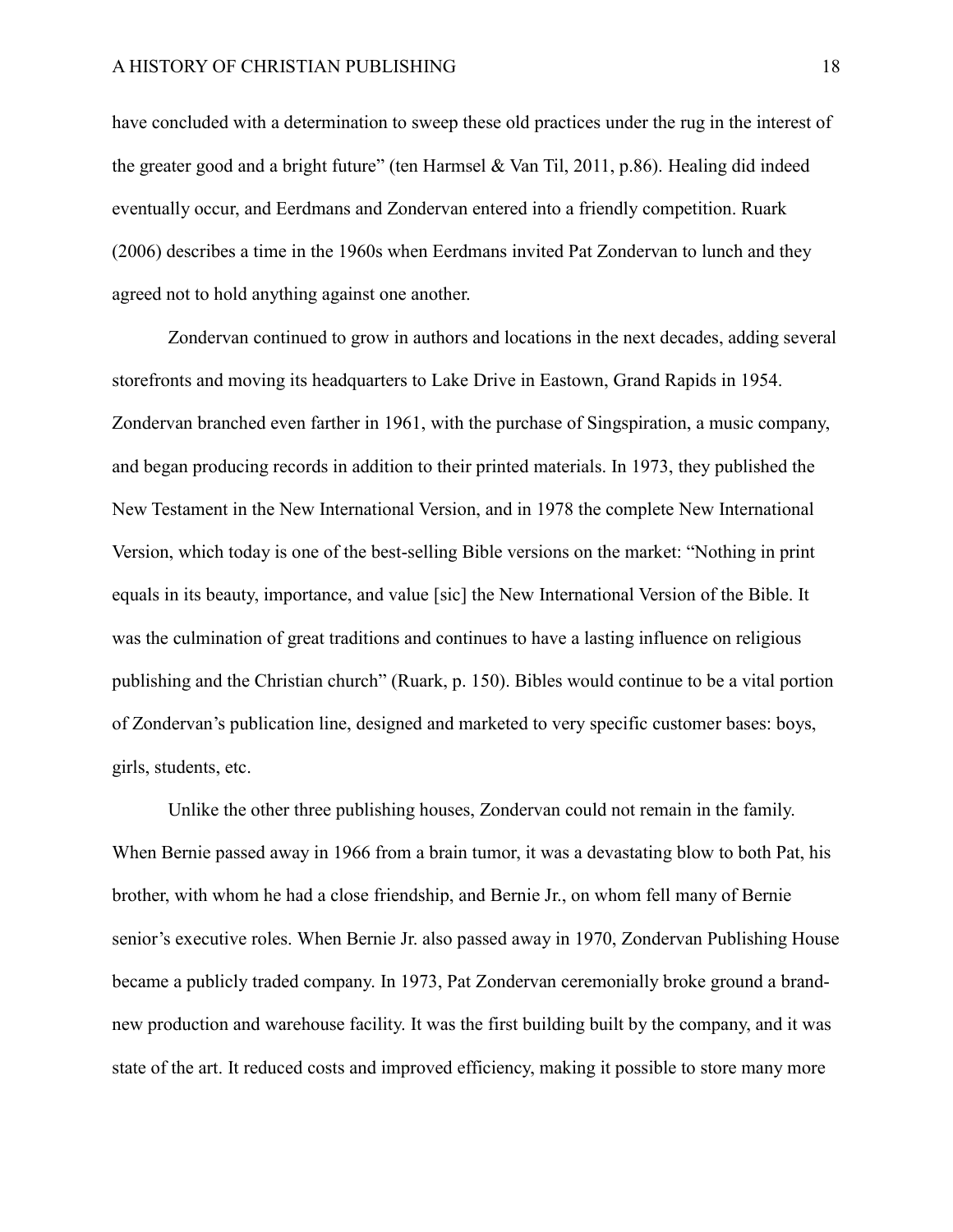books than they ever had before—but the shrink-wrap method they used needed much less space to do so.

In the 1980s the Zondervan Publishing House saw growth, optimism, and uncertainty. Pat Zondervan retired as chairman of the board, and James G. Buick took over as president and chief executive officer. Ruark writes, "Then the bubble burst. Buick quickly discerned that things were not all as they appeared…investors had been misled about Zondervan's financial condition and discrepancies had been hidden from the company's independent auditing firm" (Ruark, 2006, p.165). Stock in the publicly traded company fluctuated, and several companies attempted to take it over, but every attempt fell through. There were layoffs and uncertainties around every corner. Finally, when Harper & Row of New York purchased the company in 1988, and under its guidance, Zondervan Publishing House was able to stabilize and capitalize on its international partnerships and acquisitions, among them Marshall Pickering. Zondervan continues to produce music, children's products, Bibles, and academic and trade books in Grand Rapids and the world over (Ruark).

#### **The Impact**

Beginning from humble origins in a small Dutch immigrant *kolonie* in Grand Rapids, Michigan, two families diverged into four Evangelical publishing houses that have, through shrewd business practices, financial frugality, and the sheer forces of faith and will, impacted the globe over the course a little more than a century. Kregel, Baker, Eerdmans and Zondervan have provided an intellectual outlet for theologians and teachers, publishing works by great men in the employ of West Michigan's colleges. These colleges have, in turn, provided both the labor force and additional authors, innovators, and the voracious readers for the publishing houses. These publishing heroes have fought injustices, supported their communities, led the way in teaching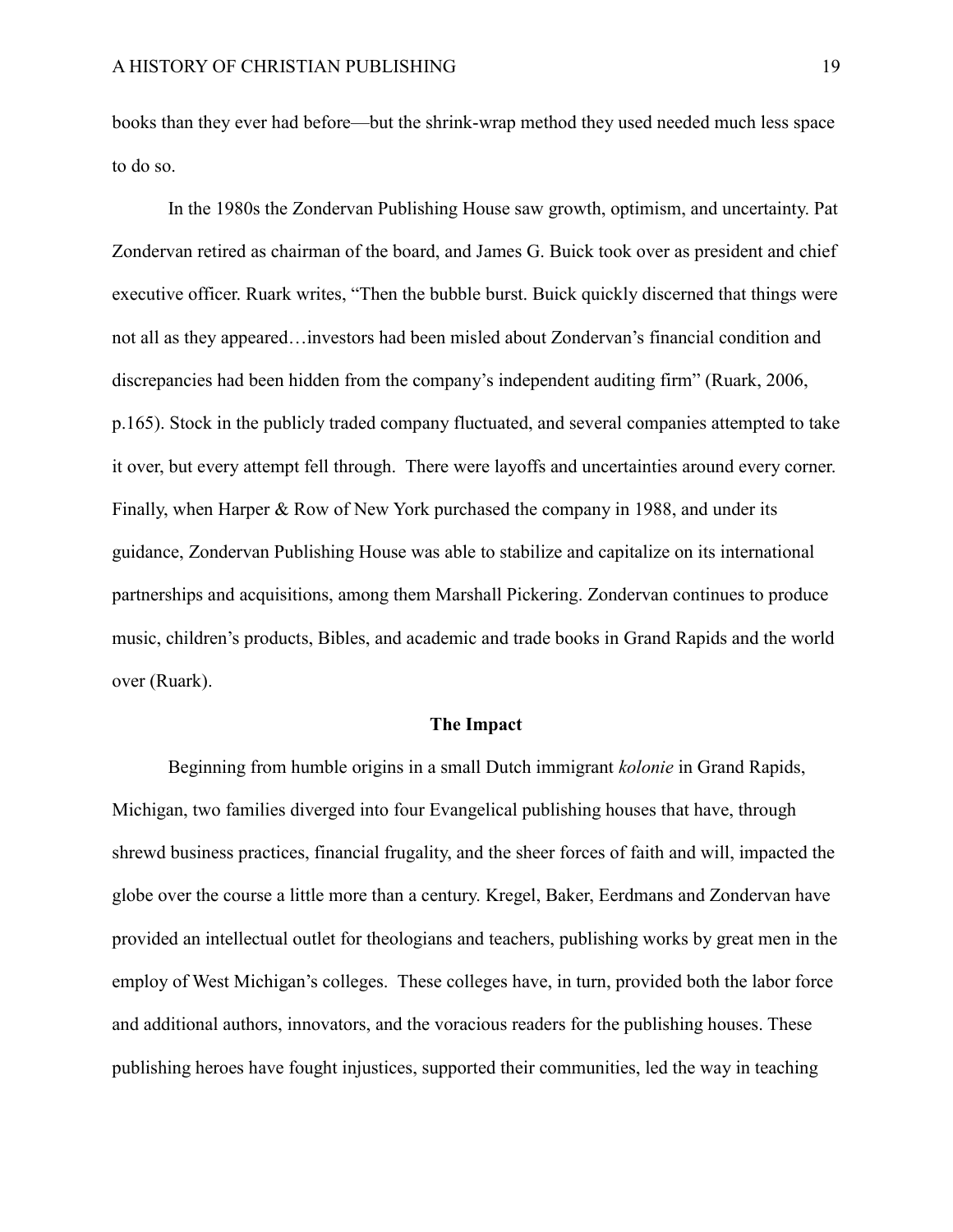## A HISTORY OF CHRISTIAN PUBLISHING 20

peoples of other language groups, and inspired converts to be bold in their faith and pursue their callings and education. They have all survived harrowing times and periods of uncertain transition, both in family matters and in technological leaps forward. They have maintained and grown their businesses in diversity and adversity, and continue to impact the globe with materials in all formats: paper, digital, music, and multimedia. Authors and publishers alike deal in ideas those which inspire, incite debate, educate and call for action. That's what these four firms have done for a little over a century, and hopefully, with God's blessing, will continue to do for another.